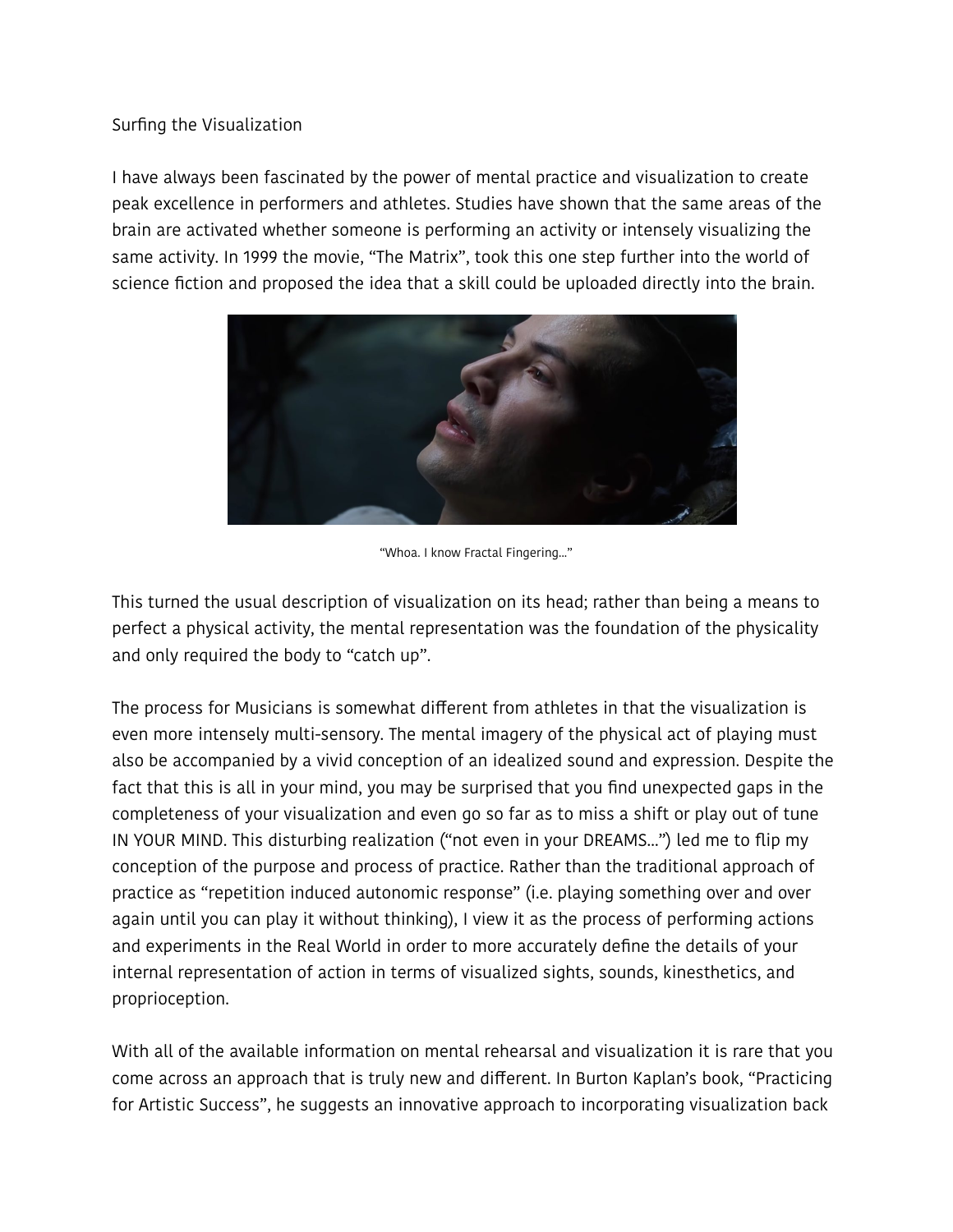into performance. Instead of using imagery as a mental "rehearsal" in advance of playing he suggests the idea of "surfing the visualization". This involves continuing to run your mental blueprint for the performance WHILE you are playing.

"Consciously maintain the image in your mind as you actually play the instrument; act as if the real playing is secondary to **imaging** your playing."



"Whoa" indeed.